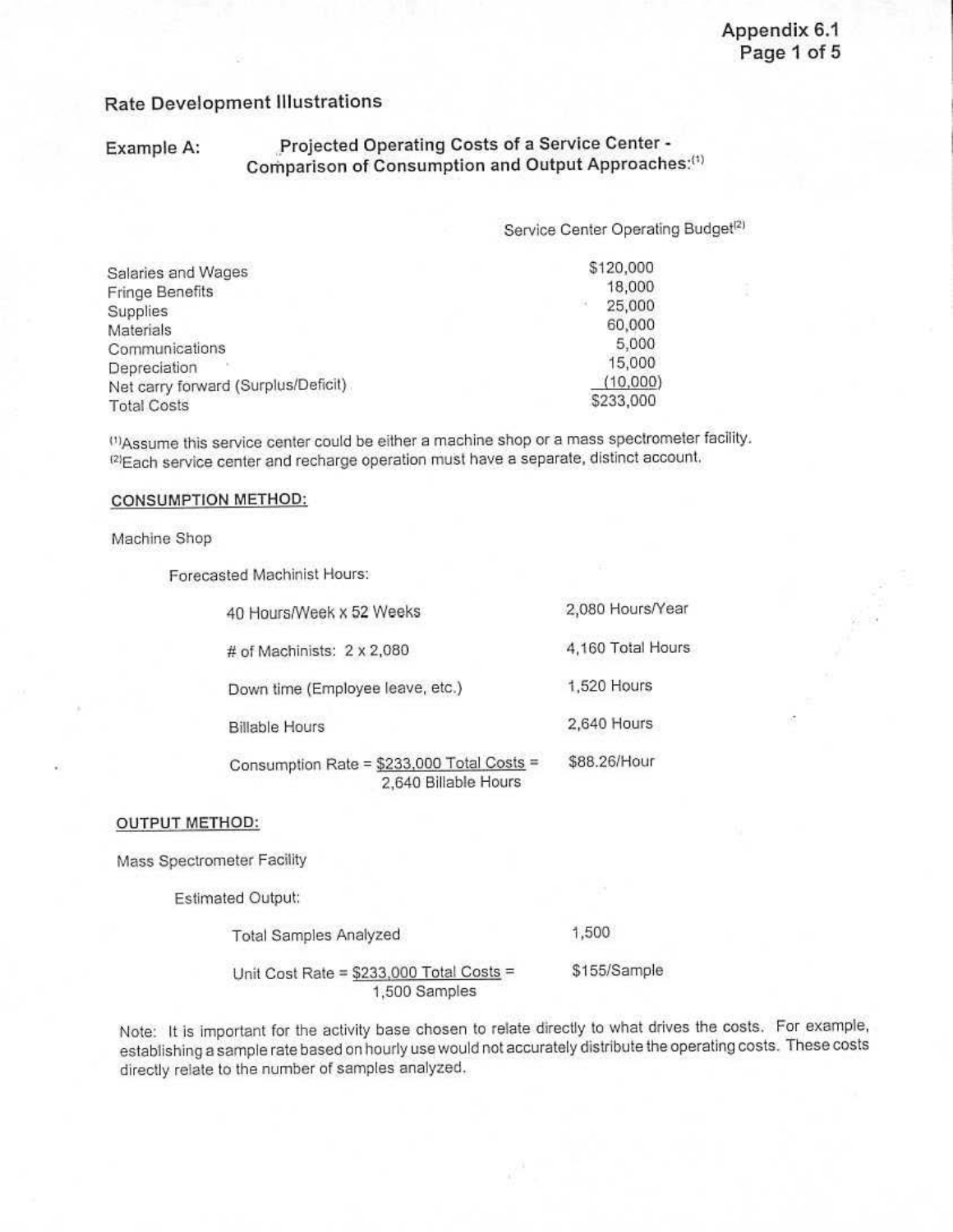## **Rate Development Illustrations with Departmental Subsidy**

### **.,Projected Operating Costs of a Service Center· Comparison of Consumption and Output Approaches:C<sup>1</sup> >**

|                                                                    | Service Center<br>Operating Budget | Subsidy<br>Account <sup>(2)</sup> | Service Center<br>Account <sup>(2)</sup> |
|--------------------------------------------------------------------|------------------------------------|-----------------------------------|------------------------------------------|
| Salaries and Wages                                                 | \$120,000                          | \$120,000<br>18,000               |                                          |
| Fringe Benefits<br>Supplies                                        | 18,000<br>25,000                   |                                   | \$25,000                                 |
| Materials<br>Communications                                        | 60,000<br>5,000                    |                                   | 60,000<br>5,000                          |
| Depreciation<br>Net carry forward (Surplus/Deficit) <sup>(3)</sup> | 15,000                             |                                   | 15,000                                   |
| <b>Total Costs</b>                                                 | \$243,000                          | \$138,000                         | \$105,000                                |

<sup>(1)</sup>Assume this service center could be either a machine shop or a mass spectrometer facility.

<sup>(2)</sup>Each service center and recharge operation must have a separate, distinct account together with a corresponding subsidy account.

<sup>(3)</sup>Prior year surplus of recharges must be applied to reduce the prior year subsidy account.

#### CONSUMPTION METHOD:

Machine Shop

Forecasted Machinist Hours:

| 40 Hours/Week x 52 Weeks                                           | 2,080 Hours/Year  |
|--------------------------------------------------------------------|-------------------|
| # of Machinists: 2 x 2,080                                         | 4,160 Total Hours |
| Down time (Employee leave, etc.)                                   | 1,520 Hours       |
| <b>Billable Hours</b>                                              | 2,640 Hours       |
| Consumption Rate = \$105,000 Total Costs =<br>2,640 Billable Hours | \$39.77/Hour      |
|                                                                    |                   |

#### OUTPUT METHOD:

Mass Spectrometer Facility

Estimated Output:

Total Samples Analyzed 1,500

Unit Cost Rate = \$105,000 Total Costs = \$70/Sample 1,500 Samples

Note: It is important for the activity base chosen to relate directly to what drives the costs. For example. establishing a sample rata based on hourly use would not accurately distribute the operating costs. These costs directly relate to the number of samples analyzed.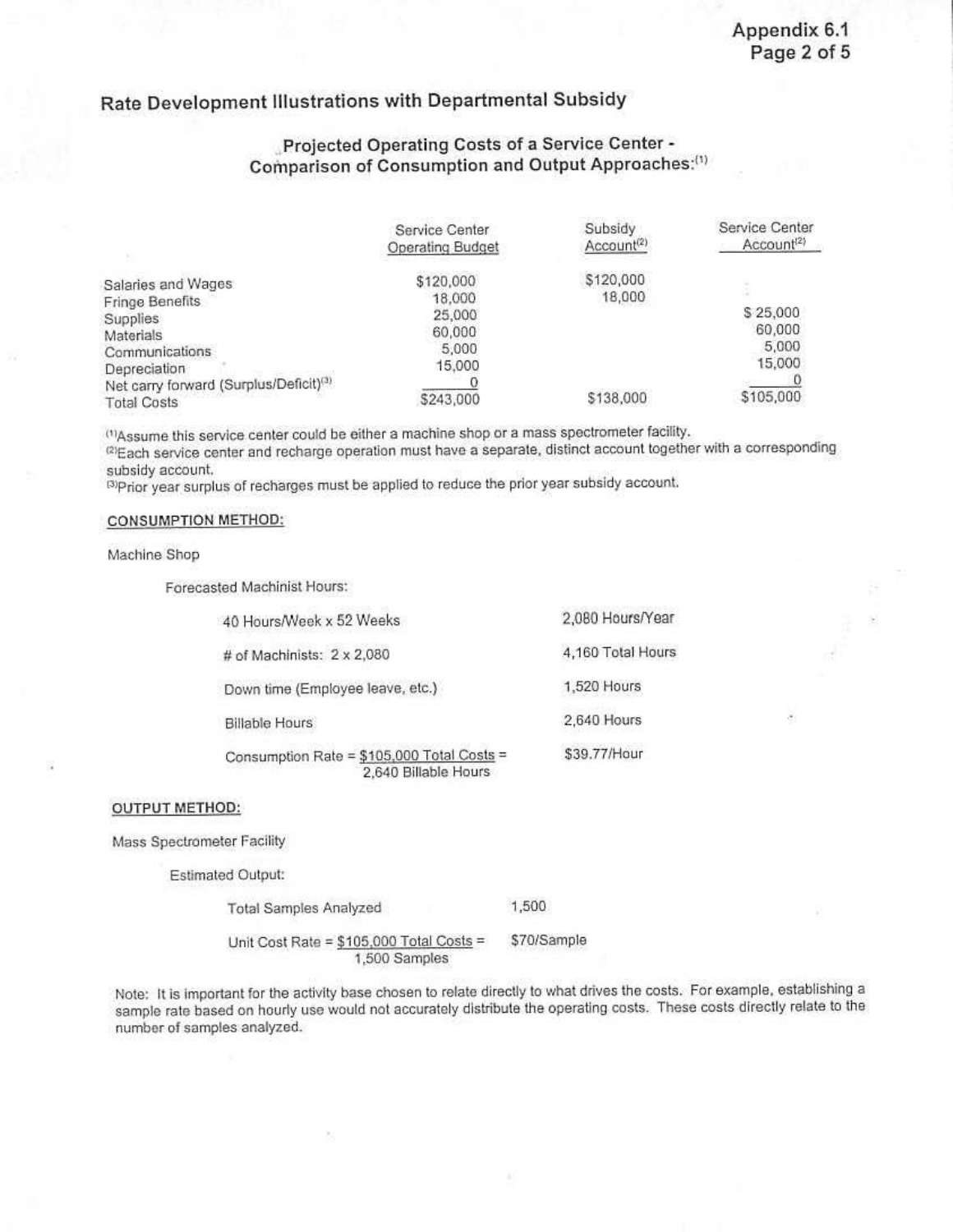\$299,295

# **Rate Development Illustrations (Cont'd)**

# **Example B: User Fee· Calculation for Providing Services**

**1.** Projected Operating Cost

| Salaries (5 technicians)          | \$200,000 |
|-----------------------------------|-----------|
| Salaries (support staff)          | 28,000    |
| Fringe Benefits                   | 51,300    |
| Communications                    | 2,800     |
| Training and Development (travel) | 2,000     |
| Repairs and Maintenance           | 4,350     |
| Supplies                          | 5,500     |
| Equipment Depreciation            | 6,345     |
| Prior Year Operating Surplus      | (1,000)   |
|                                   |           |

### 2. Projected Units of Activity

Total Cost

| 2,080 |
|-------|
| (112) |
| (160) |
| (48)  |
| 1,760 |
| (110) |
|       |
| (330) |
| 1,320 |
|       |

 $1,320 \times 5$  technicians = 6,600 total hours for the facility (units of activity)

3. Calculate User Fee

Total Cost \$299,295 User Fee = Units of Activity =  $\overline{6,600}$  = \$45.35 per hour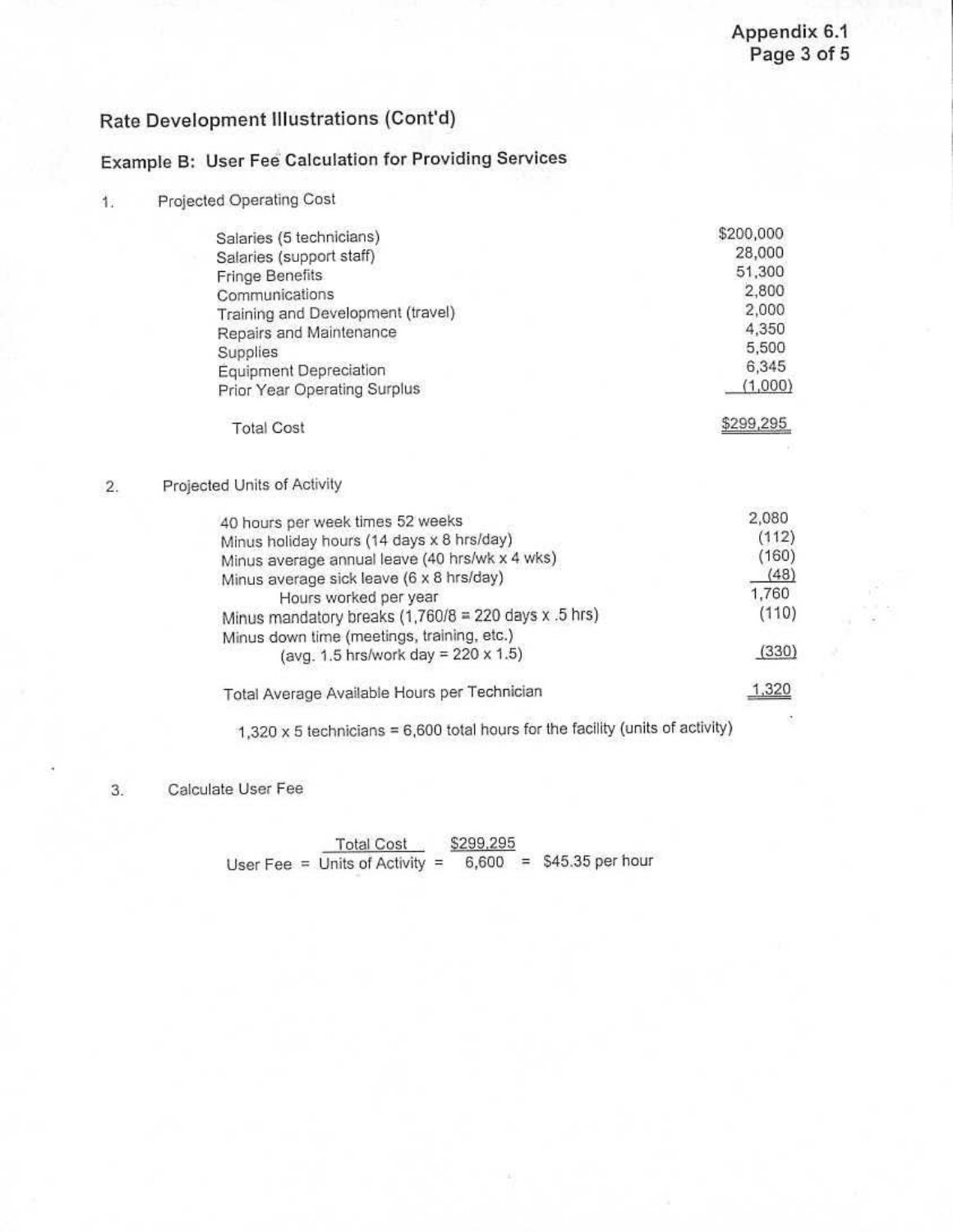## Rate Development Illustrations (Cont'd)

# Example C: User Fee Calculation for Providing Goods

The following is an example of the user fee calculation for a pint of acid for which the cost (i.e. the actual purchase price) to the Service Center is 510.00.

2. Proiected Operating Costs

| <b>Salaries</b>                                        | \$25,000 |
|--------------------------------------------------------|----------|
| Fringe Benefits                                        | 5,625    |
| Office Supplies                                        | 1,000    |
| Facilities Expense (paid by the operation or facility) | 2,000    |
| Net Carry Forward (Surplus)                            | (500)    |
| <b>Total Operating Costs</b>                           | \$34,125 |

### 3. Proiected Total Supplies/Materials Costs For Services Expected to be Rendered

| Chemicals                      | \$100,000 |
|--------------------------------|-----------|
| Supplies                       | 50,000    |
| Glassware                      | 31,250    |
| Total Supplies/Materials Costs | \$181,250 |

#### 4. Calculate Mark-Up Rate

|                  | <b>Operating Costs</b>                       | 34,125 |  |
|------------------|----------------------------------------------|--------|--|
| Mark-Up Rate $=$ | Supplies/Materials Costs = $181,250$ = .1883 |        |  |

#### 5. Calculate User Fee

| Mark-Up Amount |     | Cost-Item Provided | X   | Mark-Up Rate   |
|----------------|-----|--------------------|-----|----------------|
|                | Ξ.  | \$10.00            | X   | .1883          |
|                | $=$ | 1.88<br>S.         |     |                |
| User Fee       |     | Cost-Item Provided | ÷   | Mark-Up Amount |
|                |     | \$10.00            | $+$ | \$1.88         |
|                |     | \$11.88            |     |                |
|                |     |                    |     |                |